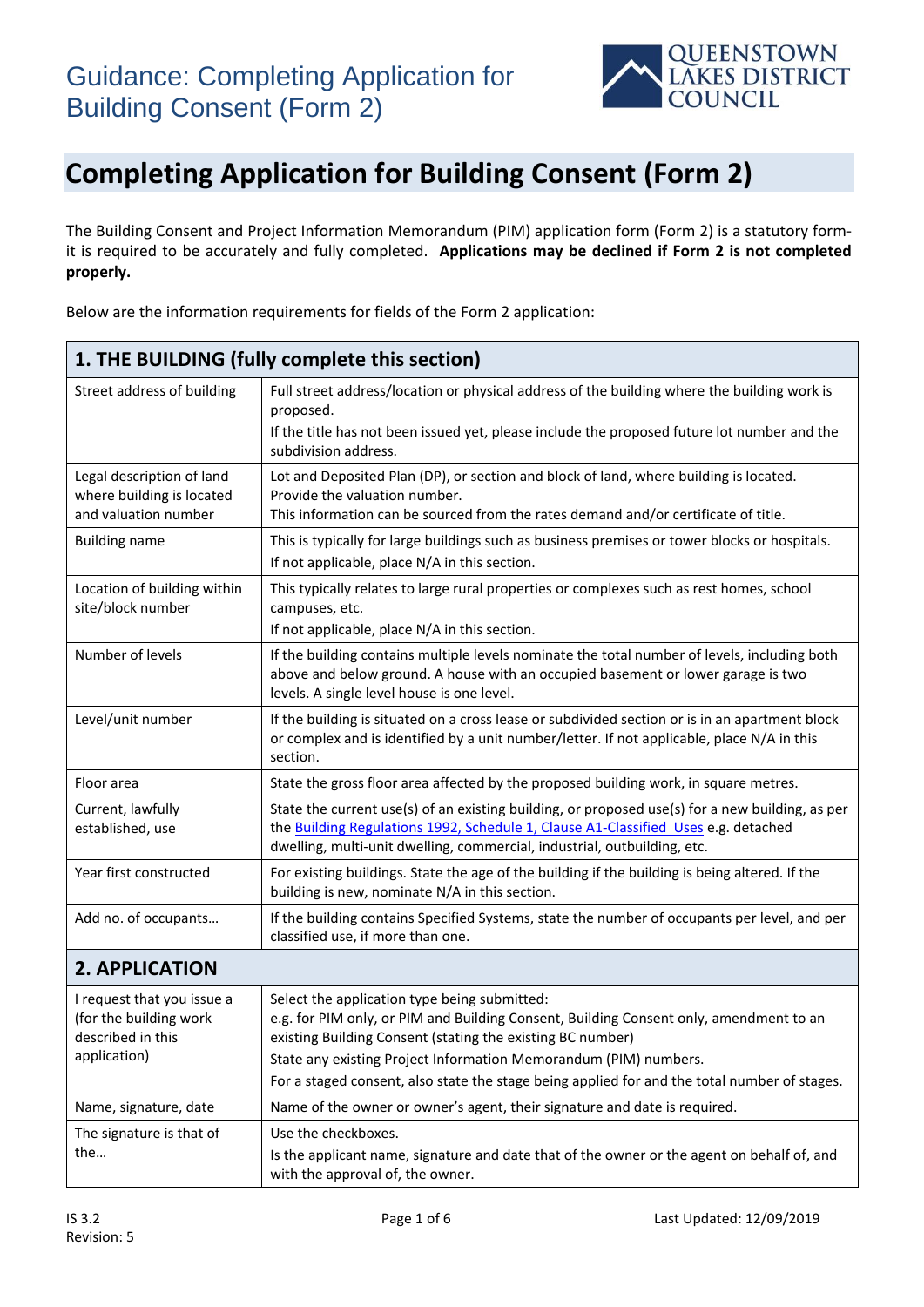

| <b>3. THE PROJECT</b>                                                                                                                                                                          |                                                                                                                                                                                                                                                                                                                                                                                                                                                                                                                                                                                                                                                                                                                                                                                                                                                                                                                                                                                                                                                                                                                                                                                                                                                                                                                                                                                                                                                                                                                               |  |
|------------------------------------------------------------------------------------------------------------------------------------------------------------------------------------------------|-------------------------------------------------------------------------------------------------------------------------------------------------------------------------------------------------------------------------------------------------------------------------------------------------------------------------------------------------------------------------------------------------------------------------------------------------------------------------------------------------------------------------------------------------------------------------------------------------------------------------------------------------------------------------------------------------------------------------------------------------------------------------------------------------------------------------------------------------------------------------------------------------------------------------------------------------------------------------------------------------------------------------------------------------------------------------------------------------------------------------------------------------------------------------------------------------------------------------------------------------------------------------------------------------------------------------------------------------------------------------------------------------------------------------------------------------------------------------------------------------------------------------------|--|
| Description of building work                                                                                                                                                                   | Provide a clear, concise and accurate description of the proposed work.<br>If the Form 2 is for an amendment application, the description of work should only be for<br>the work covered under the amendment.<br>These are examples for guidance:<br>Construction of dwelling with attached garage.<br>$\bullet$<br>Construction of foundation and drainage for relocated dwelling.<br>Construction of new detached unlined garage.<br>Alteration to dwelling - replacement of perimeter foundation wall.<br>Alteration to dwelling - installation of Masport 13000, freestanding, dry, woodburner.<br>Alteration & addition to dwelling - addition of bedroom and ensuite.<br>Alteration to dwelling - convert attached garage into two bedrooms with ensuites and<br>construction of detached garage.<br>Alteration and change of use for second dwelling - addition of attached residential<br>flat.<br>Construction of commercial building - stage 1 of 2 - foundations and sub-floor<br>drainage only.<br>Construction of commercial building - stage 2 of 3 - superstructure and building<br>envelope.<br>Construction of commercial building - stage 3 of 3 - internal fit-out and building<br>services.<br>Alteration and change of use to restaurant - internal fit-out including installation of<br>kitchen and grease trap.<br>Alteration of commercial building - Fire safety and accessibility facilities upgrade.<br>Amendment – increase the footprint of the building with addition of second living<br>room. |  |
| Current use of building                                                                                                                                                                        | State the current, legal use, of the building with the Building (Specified Systems, Change the<br>Use, and Earthquake-prone Building) Regulations 2005 - Schedule 2 use code.<br>e.g. Detached residential dwelling (SH) or commercial - public use/retail (CS).                                                                                                                                                                                                                                                                                                                                                                                                                                                                                                                                                                                                                                                                                                                                                                                                                                                                                                                                                                                                                                                                                                                                                                                                                                                              |  |
| Will the building work result<br>in a change of use of the<br>building?<br>If Yes, provide details of the<br>new use of the building<br>Intended life of the building<br>if less than 50 years | Use the checkboxes.<br>If the use, under the Building (Specified Systems, Change the Use, and Earthquake-prone<br>Building) Regulations $2005$ - Schedule 2 of a building is proposed to change and the new<br>use is more onerous than the existing use, then select yes.<br>e.g. a residential dwelling (e.g. SH) converted into a café/bar (e.g. CS or CL).<br>It is important the Building Consent application accurately reflects the life of the building.<br>Typically applications will be designed with a 50-year life e.g. new buildings, such as<br>dwellings, garages, factories, warehouses, shopping centres, concrete swimming pools, etc.<br>If the intended life is less than 50, this must be specified.                                                                                                                                                                                                                                                                                                                                                                                                                                                                                                                                                                                                                                                                                                                                                                                                    |  |
| <b>List Building Consents</b><br>previously issued for this<br>project                                                                                                                         | State the BC numbers previously issued for the project, if applicable.                                                                                                                                                                                                                                                                                                                                                                                                                                                                                                                                                                                                                                                                                                                                                                                                                                                                                                                                                                                                                                                                                                                                                                                                                                                                                                                                                                                                                                                        |  |
| Estimated value of the<br>building work on which the<br>building levy will be<br>calculated                                                                                                    | The value should accurately reflect all building costs associated with the project including<br>labour (both paid and unpaid) and material costs.<br>The value should include GST.<br>The value of building work determines the levies payable on the project and is used for<br>government statistics/valuations.                                                                                                                                                                                                                                                                                                                                                                                                                                                                                                                                                                                                                                                                                                                                                                                                                                                                                                                                                                                                                                                                                                                                                                                                            |  |

#### **4. OWNER**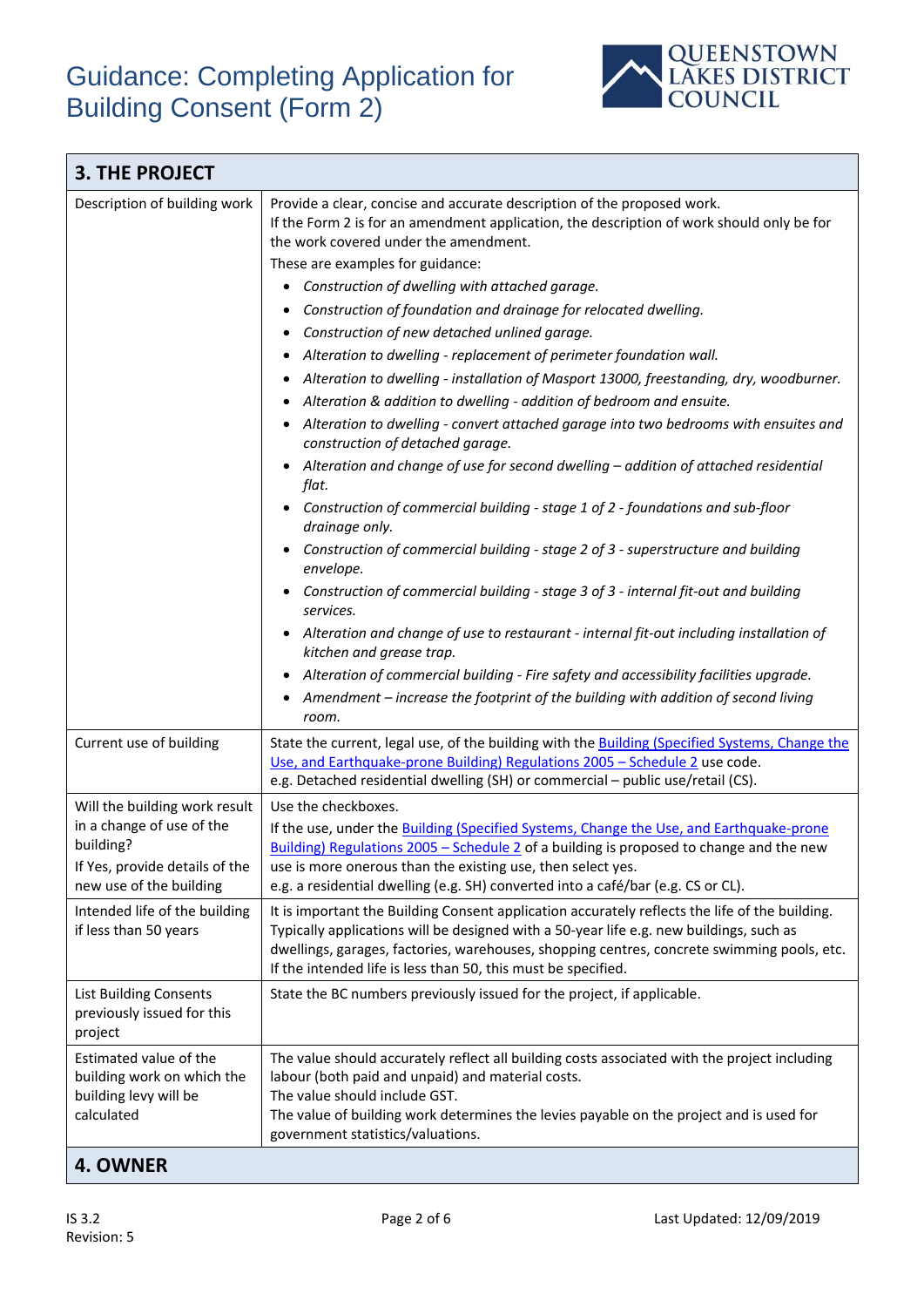

| Owner contact details<br>(multiple fields)           | Provide all possible owner contact details.<br>If the owner is an organisation, provide the name of a contact person.<br>Ensure a valid email address is included as this is the preferred method of communication.                                  |  |
|------------------------------------------------------|------------------------------------------------------------------------------------------------------------------------------------------------------------------------------------------------------------------------------------------------------|--|
|                                                      | If email address is not available, go back to Section 2 and use the appropriate checkbox.                                                                                                                                                            |  |
| The following evidence of<br>ownership is attached   | Use the checkboxes.<br>One of the following is be required: Record/Certificate of Title, lease agreement, agreement<br>for sale and purchase, or other document providing evidence of ownership e.g. copy of<br>rates account.                       |  |
| <b>5. AGENT</b>                                      |                                                                                                                                                                                                                                                      |  |
| Agent contact details<br>(multiple fields)           | Only complete if applicant is acting on behalf of the owner.<br>An agent is not required, but can be particularly useful where QLDC has technical questions<br>regarding the application.<br>Provide all possible agent contact details.             |  |
| Relationship to owner                                | An agent may be e.g. a building practitioner, designer, relative, etc.                                                                                                                                                                               |  |
| <b>FIRST POINT OF CONTACT</b>                        |                                                                                                                                                                                                                                                      |  |
| First point of contact                               | Use the checkboxes.                                                                                                                                                                                                                                  |  |
|                                                      | It is important to specify whether the owner or agent is to be the first point of contact for<br>communication associated with the application.                                                                                                      |  |
|                                                      | Notify QLDC if there is any change to the first point of contact.                                                                                                                                                                                    |  |
|                                                      | Ensure a valid email address is provided above to receive notifications by email.                                                                                                                                                                    |  |
| Billing (payer) details                              | Use the checkboxes.<br>Initial fees paid are based on the estimated value of work for the project. Additional time<br>spent on the consent as a result of minor variations, failed inspections, etc. may lead to<br>further fees and invoices.       |  |
|                                                      | Select if invoices are to be sent to the owner, agent or other contact details.                                                                                                                                                                      |  |
|                                                      | If other is selected, specify a name, email and mailing address.                                                                                                                                                                                     |  |
| <b>6. RESTRICTED BUILDING WORK</b>                   |                                                                                                                                                                                                                                                      |  |
| Will the building work<br>include any restricted     | Restricted Building Work (RBW) is work which is critical to the primary structure,<br>weathertightness or fire alarms in small to medium apartments.                                                                                                 |  |
| building work?                                       | Provide details of all the Licensed Building Practitioners who will be carrying out and/or<br>supervising the design and construction of the RBW.                                                                                                    |  |
|                                                      | State the name, licensing class and licence/registration number for each.                                                                                                                                                                            |  |
|                                                      | Continue on another page, if more than four are required.                                                                                                                                                                                            |  |
|                                                      | If details are unknown at the time of application submission, they must be supplied before<br>building work starts.                                                                                                                                  |  |
|                                                      | Provide a Memorandum from licensed building practitioner: Certificate of design work from<br>the Licensed Building Practitioner(s) who carried out or supervised any design work that is<br>Restricted Building Work. Complete Section 10 below too. |  |
|                                                      | 7. PROJECT INFORMATION MEMORANDUM (if applicable to application type)                                                                                                                                                                                |  |
| The following matters are<br>involved in the project | Use the checkboxes.<br>Select what is intended to be involved in the proposed building work/project.                                                                                                                                                 |  |
| Subdivision                                          | If a subdivision of the property is involved, a Resource Consent will also be required. Even if<br>the Building Consent is issued, building work cannot start until the Resource Consent is<br>issued.                                               |  |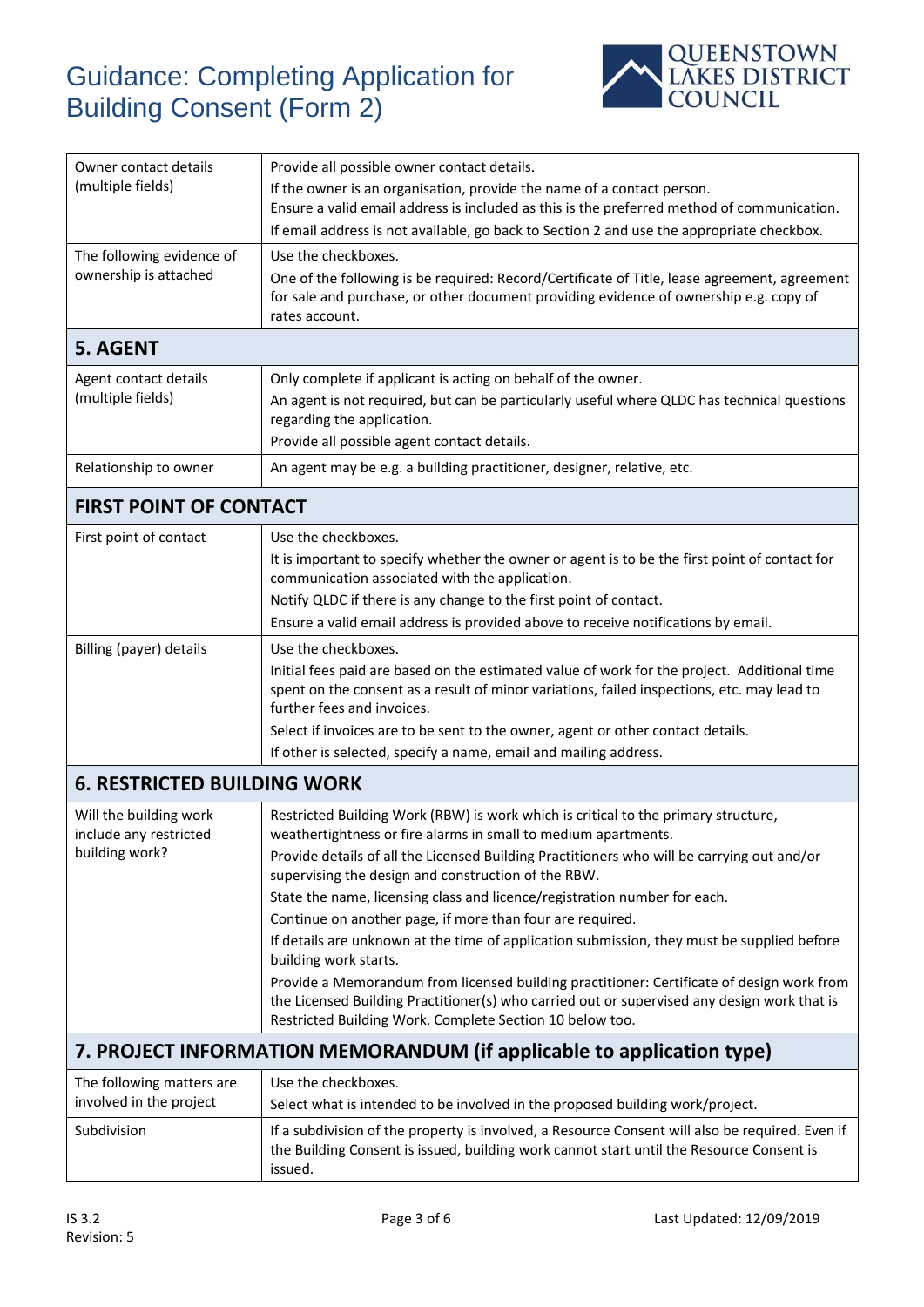

| Alterations to land contours                                                                                        | e.g. Digging out the site for a building platform, installing a retaining wall, etc.                                                                                                                                                                                                                 |  |
|---------------------------------------------------------------------------------------------------------------------|------------------------------------------------------------------------------------------------------------------------------------------------------------------------------------------------------------------------------------------------------------------------------------------------------|--|
| New or altered connections<br>to public utilities                                                                   | If intending to connect into council wastewater (sewer), stormwater drains or water mains.<br>A completed AF CCS Connection to Council Services application form is also required.                                                                                                                   |  |
| New or altered locations<br>and/or external dimensions<br>of buildings                                              | A Resource Consent may also be required.                                                                                                                                                                                                                                                             |  |
| New or altered access for<br>vehicles                                                                               | If a vehicle crossing over council land is proposed to be built or altered, a completed AF CCS<br>Connection to Council Services application form is also required.                                                                                                                                  |  |
| Building work over or<br>adjacent to any road or<br>public place                                                    | If proposing to build over, or adjacent to, any road or public place, special permission is<br>required, along with safety precautions to protect the public.                                                                                                                                        |  |
| Disposal of stormwater and<br>wastewater                                                                            | Where connection to the public drainage system is not available, stormwater and<br>wastewater must be disposed of on-site. Details of the disposal system will be required.<br>For wastewater, an AF OSW Onsite Wastewater Disposal System Application form is also<br>required.                     |  |
| Building work over existing<br>drains or sewers or in close<br>proximity to wells or water<br>mains                 | If proposing to build over, or in close proximity to, Council services, permission is required,<br>along with precautions to protect the Council services.<br>It is recommended requirements are discussed with the QLDC Resource Management<br>Engineering Team, before submitting the application. |  |
| Other matters known to the<br>applicant that may require<br>authorisations from the<br><b>Territorial Authority</b> | If known, state what may require authorisation from the Council.<br>e.g. proposed building work affecting a registered historical building.                                                                                                                                                          |  |
|                                                                                                                     |                                                                                                                                                                                                                                                                                                      |  |

#### **8. BUILDING CONSENT**

| The building work will                                                   | Use the checkboxes.                                                                                                                                   |
|--------------------------------------------------------------------------|-------------------------------------------------------------------------------------------------------------------------------------------------------|
| comply with the Building<br>Code as follows                              | Select the means of compliance from the table.                                                                                                        |
|                                                                          | It is strongly recommended the advice of a design professional is sought to complete this<br>section.                                                 |
|                                                                          | It is important this is completed correctly. It cannot be skipped.                                                                                    |
|                                                                          | It informs QLDC how the intended building work shall comply with the Building Code.<br>Compliance with the Building Code may be established by using: |
|                                                                          | Acceptable solutions                                                                                                                                  |
|                                                                          | Verification methods                                                                                                                                  |
|                                                                          | Alternative solutions                                                                                                                                 |
|                                                                          | <b>Producer Statements</b>                                                                                                                            |
|                                                                          | <b>Product Codemark certificates</b>                                                                                                                  |
|                                                                          | Energy works certificates, or                                                                                                                         |
|                                                                          | Determinations.                                                                                                                                       |
|                                                                          | Waivers or modifications of the Building Code may be selected here. For this also complete<br>the AF WM Waiver or Modification Application Form.      |
|                                                                          | If alternative solution(s) are selected, also complete the AF AS Alternative Solution Form(s).                                                        |
| <b>9. COMPLIANCE SCHEDULE</b>                                            |                                                                                                                                                       |
| Compliance Schedule<br>(Specified Systems are<br>defined in regulations) | Use the checkboxes.                                                                                                                                   |
|                                                                          | Select whether:                                                                                                                                       |
|                                                                          | The Specified Systems for the (existing) building are as follows. Provide the details by<br>completing the required form specified in the white box   |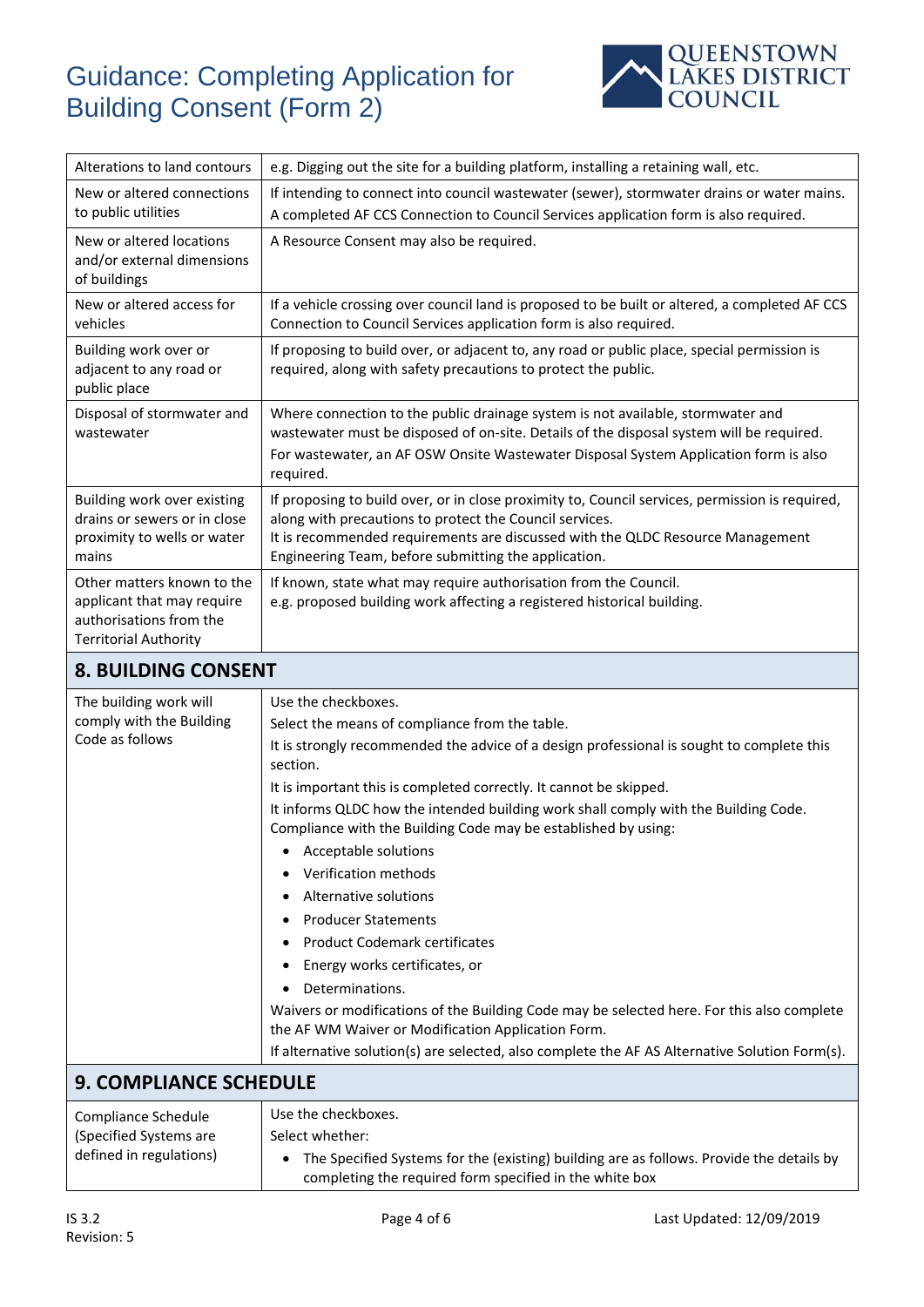

|                                                              | The following Specified Systems are being altered, added to, or removed in the course<br>$\bullet$<br>of the building work.                                                                                                                                                                                             |
|--------------------------------------------------------------|-------------------------------------------------------------------------------------------------------------------------------------------------------------------------------------------------------------------------------------------------------------------------------------------------------------------------|
|                                                              | • There are no Specified Systems in the building.                                                                                                                                                                                                                                                                       |
|                                                              | The latest versions of these forms are on the QLDC website.                                                                                                                                                                                                                                                             |
|                                                              | If Specified System forms are required (e.g. SS $1 -$ SS 16) both the 'Performance/Installation                                                                                                                                                                                                                         |
|                                                              | Standard' and 'Inspections & Maintenance Standard' sections must be completed.                                                                                                                                                                                                                                          |
| <b>10. ATTACHMENTS</b>                                       |                                                                                                                                                                                                                                                                                                                         |
| The following documents                                      | Use the checkboxes.                                                                                                                                                                                                                                                                                                     |
| are attached to this                                         | In this section, supporting documentation attached with the Form 2 is specified.                                                                                                                                                                                                                                        |
| application                                                  | Refer to our Upload files using Sharefile webpage for information on naming and collation<br>requirements.                                                                                                                                                                                                              |
| Plans and specifications                                     | List what is being provided with the application.                                                                                                                                                                                                                                                                       |
|                                                              | Provide one full sets of plans, specifications, manufacturer's information and any/all<br>relevant engineering Producer Statements and calculations, together with supporting<br>documentation to demonstrate compliance with NZ Building Code.                                                                         |
|                                                              | State here a list is attached, if more space is needed.<br>Note:                                                                                                                                                                                                                                                        |
|                                                              | Do not submit full manufacturers' manuals for GIB, James Hardie, or other similar<br>products or systems where unnecessary, or other extraneous information. Only<br>relevant information should be provided.                                                                                                           |
|                                                              | Do not include in the application multiple options (such as cladding details) or<br>$\bullet$<br>conflicting information (such as NZS 3604:2011 lintels sizes and a lintel design from a<br>truss manufacturer).                                                                                                        |
| Memoranda from licensed<br>building practitioner(s)          | Provide a Memorandum from licensed building practitioner: Certificate of design work from<br>the Licensed Building Practitioner(s) who carried out, or supervised, any design work that is<br>Restricted Building Work.<br>or                                                                                           |
|                                                              | If applicable, a Form 2B Owner-Builder Statutory Declaration must be completed. As a<br>statutory declaration, it must be witnessed by a Justice of the Peace (JP), lawyer (barrister<br>and solicitor of the High Court) or other person authorised by law to take statutory<br>declarations, such as a notary public. |
|                                                              | Owner-builder forms are on the MBIE Building Performance website here.                                                                                                                                                                                                                                                  |
| Project Information<br>Memorandum (PIM)                      | Not required to be attached. If one exists, it will already be on file.                                                                                                                                                                                                                                                 |
| Development Contribution                                     | Not required to be attached.                                                                                                                                                                                                                                                                                            |
| Notice                                                       | QLDC will assess whether development contributions are payable in relation to the                                                                                                                                                                                                                                       |
|                                                              | development, when the application is received.                                                                                                                                                                                                                                                                          |
|                                                              | More information is here.                                                                                                                                                                                                                                                                                               |
| Certificate attached to<br>Project Information<br>Memorandum | Not required to be attached. If it exists, it will already be on file.                                                                                                                                                                                                                                                  |
| Other information relevant<br>to this application            | Specify what documents are being provided.                                                                                                                                                                                                                                                                              |
| Current certificate of title<br>provided                     | Current full copy of the Record/Certificate of title, including easements if listed. The copy<br>must include the plan of the property.                                                                                                                                                                                 |
| <b>11. CONTACTS</b>                                          |                                                                                                                                                                                                                                                                                                                         |